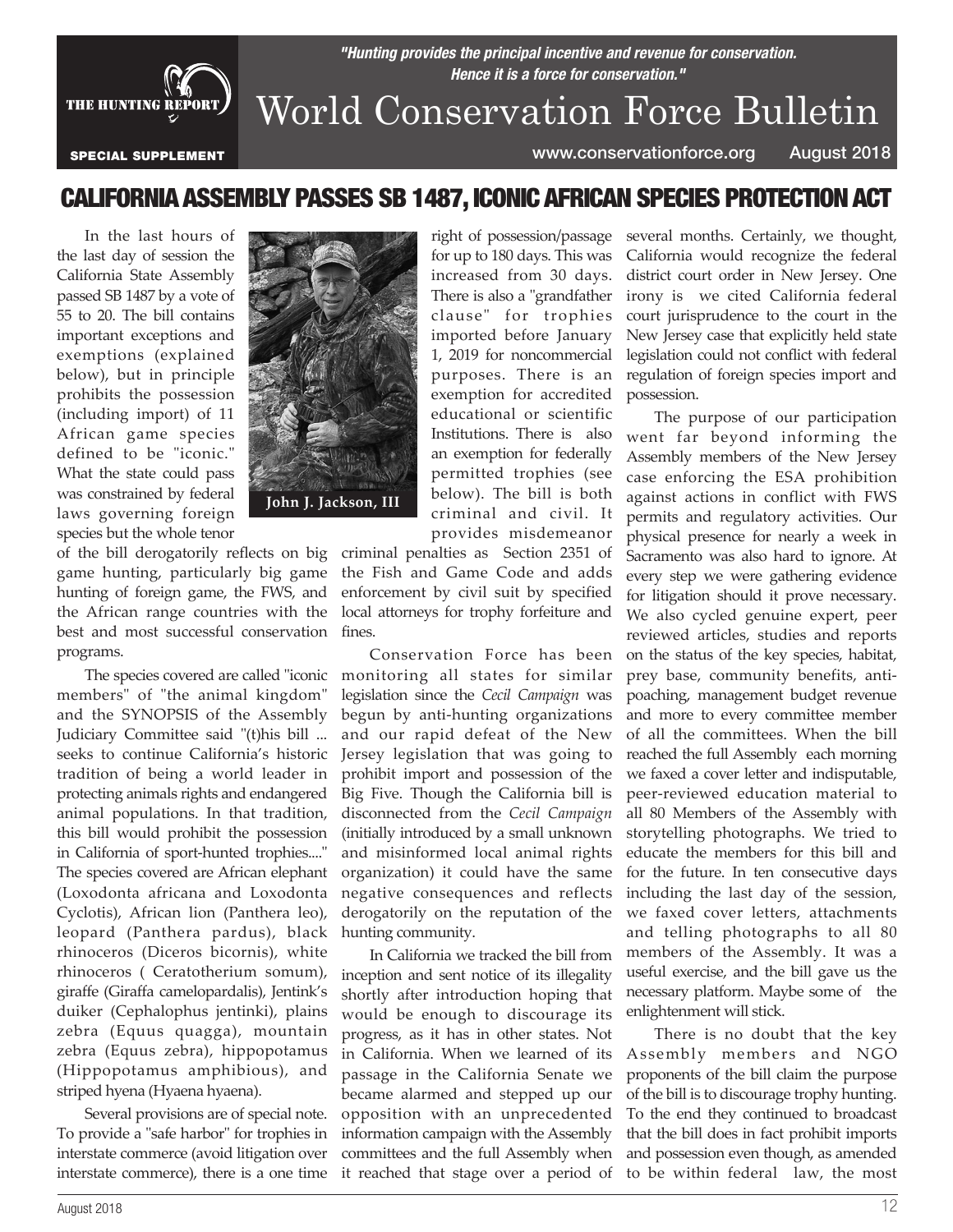important of the eleven enumerated species are exempted from the alleged "protection." The passage of the antihunting/animal rights message will no doubt be broadcasted to other states and cause fires in those states. We are closely monitoring other states to refute the false representations as early as possible.

We were able to organize four African countries and two renown community programs to rather quickly send letters in opposition to the bill during the various Assembly committee hearings. That is an unprecedented achievement in itself.

We largely succeeded when the Assembly's Water, Parks and Wildlife Committee added a clause exempting import or possession of wildlife parts "expressly authorized by the federal Endangered Species Act (16 U.S.C. Sec. 1531 et seq.) or its implementing regulations." Plain and simple, this was acknowledgment of Conservation Force's New Jersey case. I was the Lead Witness at that committee hearing, but all opponents to the bill had been citing our New Jersey case order that such bills are illegal. The final version that passed the full Assembly has that FWS exemption. Hopefully, the import and possession of CITES as well as ESA listed species are exempted from restrictions because CITES is given effect and implemented by the ESA and ESA implementing regulations of the FWS.

One thing is certain, Africa's four leading conservation countries, though never consulted by California, fiercely defended trophy/safari hunting as an indispensable tool for wildlife conservation when given the late alert by Conservation Force. On June 26, 2018 the Director General of the Tanzania Wildlife Management Authority, Imani R. Nkuwi, wrote the relevant committee at that point that "tourism hunting" was the main use of 304,000 square km of Tanzania.

 "The biodiversity in these vast areas whose land use is primarily tourism hunting is conserved through the revenues generated by a very limited and sustainable offtake of wildlife huntable species. This very limited and biological terms negligible

offtake allows my agency to perform crucial conservation activities such as anti-poaching, general wildlife conservation through sustainable management and community development. As such TAWA is using tourism hunting as a way to counteract the negative effect of growing human population and reduce human wildlife conflict and destructive land use as uncontrolled gazing and agriculture. Should any importing country or state halt import of hunting trophies, the consequences on biodiversity will have no resources to safeguard wildlife and its habitat as this land will be transformed to other competitive forms of land use."

He also pointed out the importance to community welfare and game range in community areas: "Furthermore, tourism hunting is providing direct and tangible benefit to our poor and marginalized rural community." He cited that Tanzania has WMAs and has recently revised and increased community revenue sharing. "Without regulated hunting and the attached revenue, these rural communities will turn a blind eye to poaching as a way to sustain their livelihood." He concluded that "regulated and legal hunting is one of the most powerful tools to achieve biodiversity conservation and livelihood improvement in many parts of rural Africa and Tanzania is no exception."

The Judiciary Committee noted twice that Tanzania's opposition was "very late" and did not acknowledge the others at all. It also reasoned that "California alone is not likely to make a significant impact on the hunting and tourism market in Africa" though it "may have some impact." Regardless, it should be noted that impact on trophy hunting was the purpose of the bill and no notice or inquiry was made to African range nations whatsoever. African range countries responded as soon as they learned of the California bill targeting their programs. No other African country opposition was acknowledged but a copy of all country letters was faxed to every Committee Member then to every Assembly Member (80) as soon as the matter was scheduled before the full Assembly.



## World Conservation Force Bulletin

EDITOR/WRITER John J. Jackson, III

PUBLISHER The Hunting Report

Copyright ©2018 by UnivOps Holdings, ISSN 1052-4746. This bulletin on hunting-related conservation matters is published periodically free of charge for subscribers to The Hunting Report, 12182 SW 128 Street, Miami, FL 33186. All material contained herein is provided by famed wildlife and hunting attorney John J. Jackson, III with whom The Hunting Report has formed a strategic alliance. The purpose of the alliance is to educate the hunting community as well as pro-advocacy of hunting rights opportunities. More broadly, the alliance will also seek to open up new hunting opportunities worldwide and ward off attacks on currently available opportunities. For more information on Conservation Force and/or the services available through Jackson's alliance with The Hunting Report, write:

Conservation Force 3240 South I-10 Service Road West, Suite 200 Metairie, LA 70001 Tel. 504-837-1233 Fax 504-837-1145 www.ConservationForce.org

For reprints of this bulletin or permission to reproduce it and to inquire about other publishing-related matters, write:

The Hunting Report 1875 S. Grant Street, Suite 960, San Mateo, CA 99402 Tel. 1-800-272-5656 Fax 305-253-5532

Remember to favor Conservation Force's Corporate Sponsors:



www.rowlandward.com



www.fauna-flora.org



*The leaders in their fields.*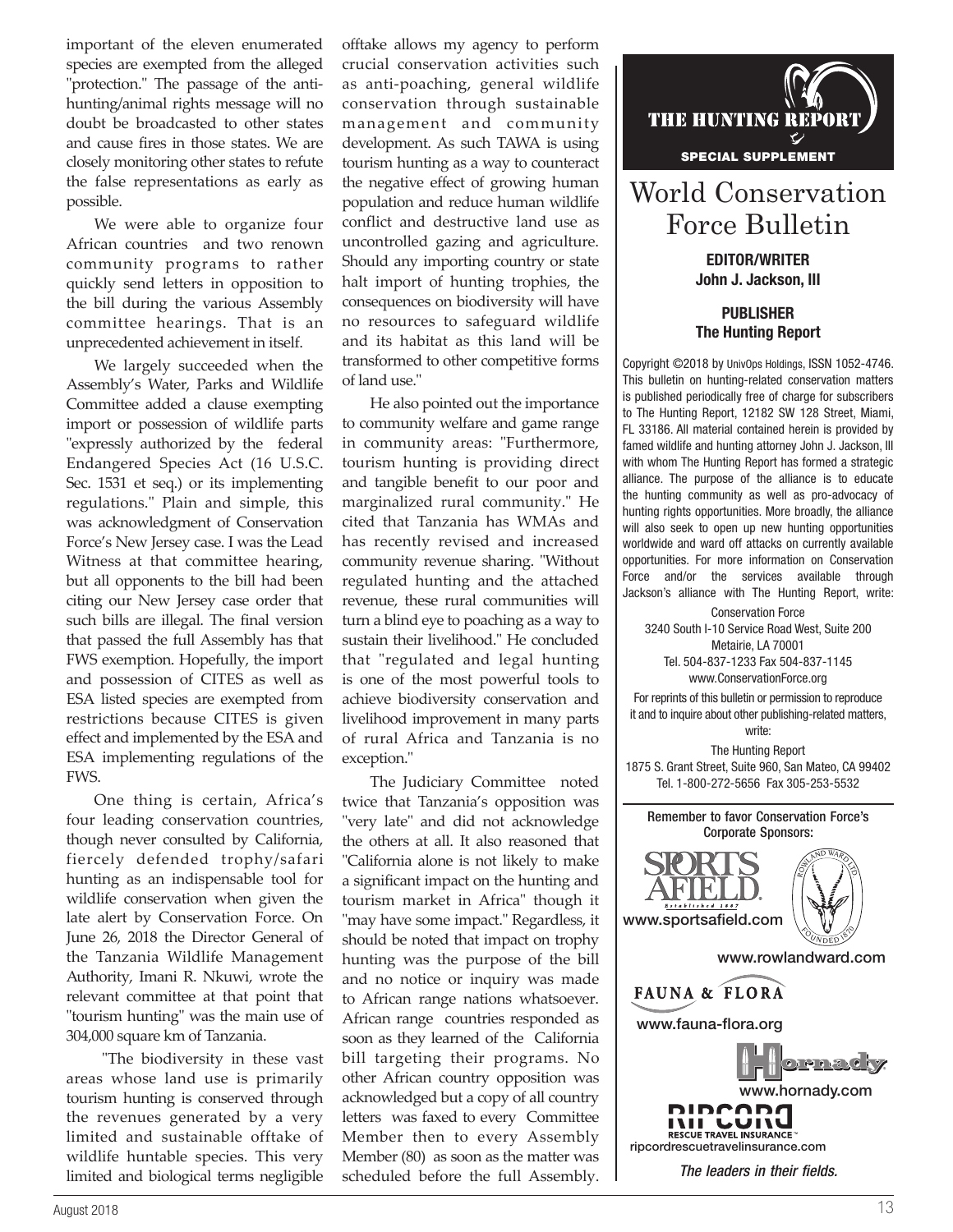Nevertheless, I suspect most did not read the different materials sent each morning for ten days.

Zimbabwe filed the longest response. The Secretary for Ministry of Environment, Water and Climate, T. Mutazu, wrote that in Zimbabwe "conservation is viewed as a culture" and that "(o)ur history and belief system is centered on nature, particularly the wildlife heritage." "Approximately 26% of Zimbabwe's land area... is dedicated to wildlife conservation" ... and Zimbabwe "subscribes to the principle of sustainable utilization of wildlife resources...." "Zimbabwe also views conservation as a business that should see economic dividends coming through for the benefit of our nation and the people..." The Secretary pointedly stated that "any unfavorable changes in an important importing country...has serious ramifications for our conservation initiatives especially sport hunting as as conservation tool."

The Secretary wrote of Zimbabwe's "robust legal framework governing the conservation and management of ... wildlife resources" in great detail (too much to repeat here). The country "deliberately increased the role of local communities and making provisions for ordinary citizens to participate in what can be regarded as highly structured reporting systems which are now more accommodating due to the advent of information and communication technicolor year." The Secretary explained, "Zimbabwe has also developed and implemented a robust strategy to curb wildlife poaching, illegal trade and trafficking..." including joint operations with neighboring countries that "has resulted in the declining trend of elephant and rhino poaching in recent years."

"Zimbabwe has a well-managed sport hunting industry that covers state safari areas, private conservancies and communal areas, which contributes significantly to conservation of both specially protected...and other wildlife species such as giraffe, zebra, hyena." The letter points out that Zimbabwe's elephant and rhino populations are on the increase, its elephant population has been down-listed to CITES Appendix II specifically to allow for hunting trade and is the second largest population in the world as well as "more than twice the ecological carrying capacity of our protected areas," and "more than 83,000," citing the IUCN African Elephant Database. "Apart from our ballooning elephant population, our national rhino population is also steadily increasing and Zimbabwe is the 4th largest rhino range state in the world. Furthermore our lion population is also increasing, contributing an average of 8 % of the lion population increase in Southern Africa."

The Zimbabwe letter quotes a number of CITES Resolutions recognizing the benefits of hunting trophy trade which are worth noting here. The first is Resolution 17.9, Trade in hunting trophies of species listed in Appendix I or II which states:

CITES parties acknowledge that Member States are and should be the best protectors of their own wild fauna and flora and recognizes that wellmanaged and sustainable trophy hunting is consistent with and contributes to species conservation, as it provides both livelihood opportunities for rural communities and incentives for habitat conservation, and generates benefits which can be invested for conservation purposes. Parties further acknowledge that where economic value can be attached to wildlife and a controlled management system is implemented, favorable conditions can be created for investment in the conservation and the sustainable use of the resource, thus reducing the risks to wildlife from alternative forms of land use...."

It points out the guidance provided in Resolution 13.2 (Rev. CoP14 on Sustainable use of biodiversity: Addis ABBA Principles and Guidelines, and Resolution 16.6 (Rev. CoP17) on CITES and livelihoods:

"Recognizes that poor rural communities may attach economic, social, cultural and ceremonial importance to some CITES-listed species, and recognizes the resources that trophy hunting provides to certain local communities... (like "local communities living with wildlife in Zimbabwe").

Zimbabwe points out that pursuant to CITES Resolution 16.7(Rev. CoP17) it's Scientific Authority determines that the trade is non-detrimental. "There is also global recognition that the conservation status of a species may differ across its range (even within the same region), and that this needs to be taken into account ...." (Of course, SB 1487 treats all African countries and programs the same- the best with the worst.)

"Zimbabwe has gained vast experience which confirm the fact that, trophy-hunting activities can successfully be managed for the benefit of the species in cooperation with and provide benefits to local communities, where relevant..." citing Resolution 10.10 (Rev. CoP17) on trade in elephant specimens, Resolution 10.14 (Rev. Cop16) on quotas for leopard hunting trophies and Resolution 10.15 (Rev. CoP14). "The communal Areas Management Programmer for Indigenous Resources (CAMPFIRE) in Zimbabwe is a typical example which demonstrates how communities are benefiting from revenue from sport hunting of elephants."

Zimbabwe describes the high cost to rural people that needs to offset by sustainable use. That costs includes "more than 100 human lives..., approximately 8000ha of food crops..., (and) the loss of more than 3000 livestock units...of poor rural communities with very limited livelihood options" since 2010.

"Dangerous wildlife species...such as Elephant, Lion, Crocodile, Buffalo, Leopard and Hippopotamus continue to thrive inside and outside Zimbabwe's protected area network due to the incentives generated from sport hunting. The CAMPFIRE program benefits up to 800,000 households (approximately 25% of Zimbabwe's human population) both directly and indirectly. On average \$2 million (USD) is generated annually mainly from sport hunting, with local communities living with wildlife receiving 55% of the revenue directly from the safari operators. As a result of this, in Zimbabwe the local communities are the first line of defense against wildlife crimes and the most important stewards of our wildlife heritage."

"It is therefore important for the government ... to generate enough and sustainable revenue to fund conservation operations...for supporting research,